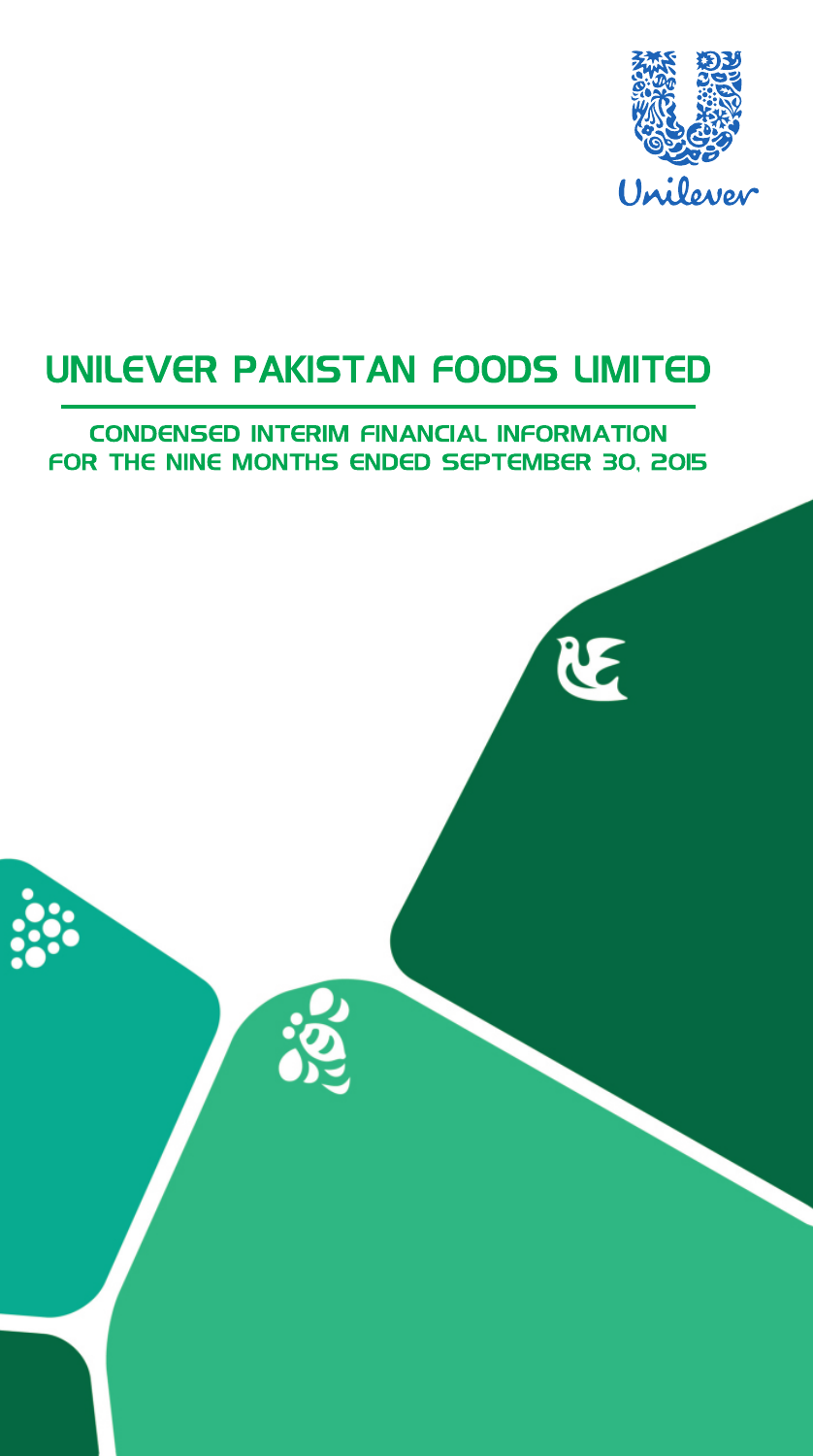#### **COMPANY INFORMATION**

#### **BOARD OF DIRECTORS**

Mr. Kamran Y. Mirza **Independent Director** 

Mr. Ehsan A. Malik **Executive Director** Mr. Zulfikar Monnoo Non-Executive Director Mian M. Adil Monnoo Non-Executive Director Mr. Kamal Monnoo Non-Executive Director Mr. Badruddin F. Vellani Non-Executive Director Ms. Shazia Syed **Non-Executive Director** 

# & Chairman of the Board Ms. Fariyha Subhani Executive Director & Chief Executive Mr. Ali Tariq Executive Director & CFO

#### **COMPANY SECRETARY**

Mr. Amar Naseer

#### **AUDIT COMMITTEE**

Mr. Zulfikar Monnoo Chairman & Member Mian M. Adil Monnoo Member Mr. Badruddin F. Villani Member Mr. Kamran Y. Mirza **Miramora America America America** Member

#### **HUMAN RESOURCE & REMUNERATION COMMITTEE**

Mr. Kamal Monnoo Member Mr. Ehsan A. Malik Member

#### **AUDITORS**

Messrs KPMG TASEER HADI & CO. Chartered Accountants. Sheikh Sultan Trust Building No. 2, Beaumont Road Karachi - 75530 Pakistan

#### **REGISTERED OFFICE**

Avari Plaza Fatima Jinnah Road Karachi - 75530

#### **SHARE REGISTRATION**

Share Registrar Department, **Central Depository Company of Pakistan Limited,** CDC House, 99-B, Block "B", S.M.C.H.S, Main Shahra-e-Faisal, Karachi - 74400

#### **WEBSITE ADDRESS**

www.unileverpakistan.com.pk www.unileverpakistanfoods.com.pk

Ms. Mehwish Iqbal Secretary & Head of Internal Audit

Mr. Zulfikar Monnoo Chairman & Member Mr. Amar Naseer **Company Secretary** Company Secretary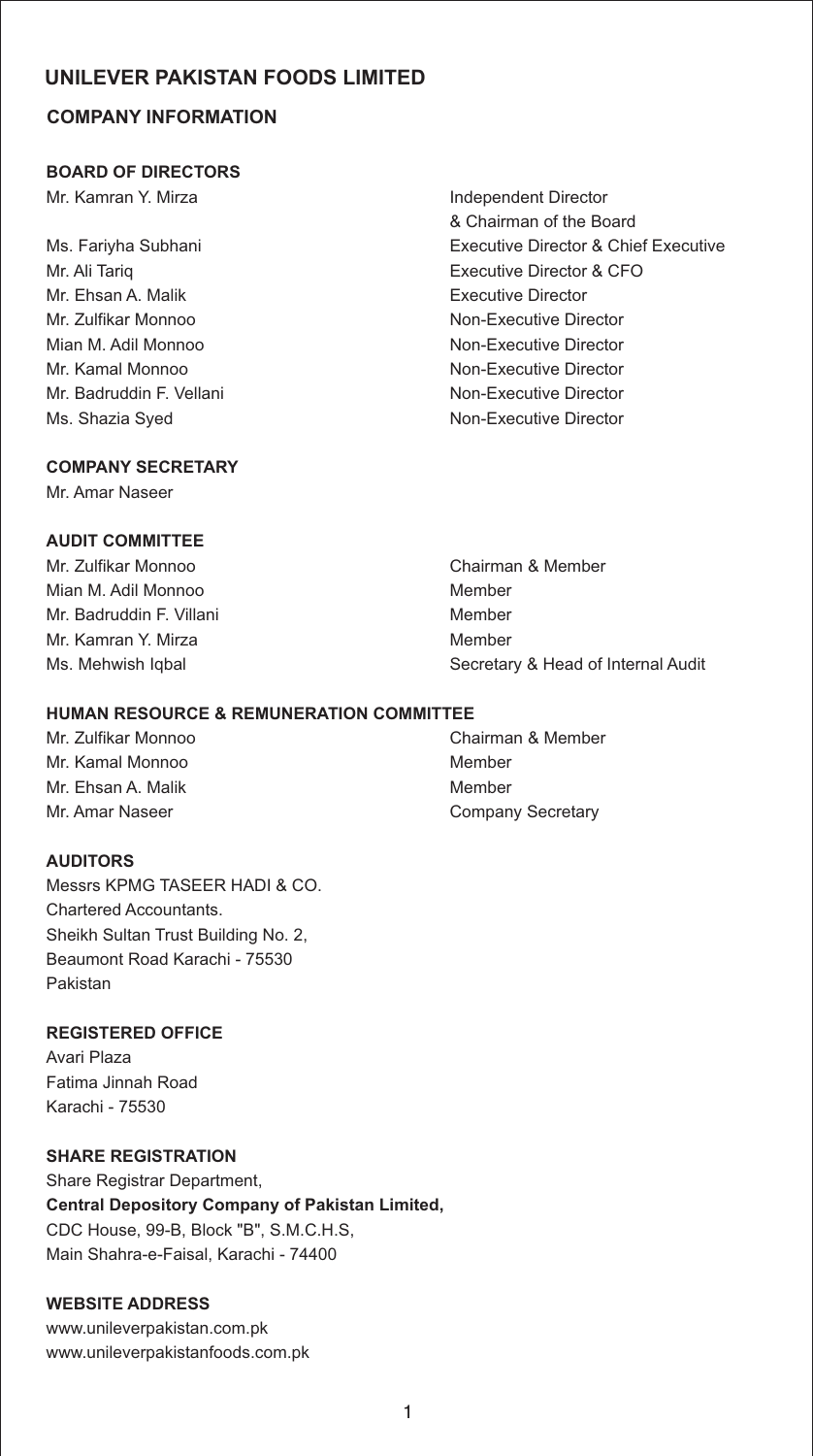#### **Directors' Review**

The directors are pleased to present the financial information for the third quarter (Q3) and nine months ended September 30, 2015.

Sales grew by 9% for the nine months ended September 2015 and gross margin improved by 39bps. In the discrete Q3, sales grew by 8% and gross margin improved by 202bps. However due to higher investment in innovations, EPS was flat. For the nine months EPS grew by 6%.

#### **Future Outlook**

| <b>Financial Highlights</b>  |           | <b>Quarter ended Sep 30</b> |         |           | Nine Months ended Sep 30 |         |  |
|------------------------------|-----------|-----------------------------|---------|-----------|--------------------------|---------|--|
|                              | 2015      | 2014                        | $Inc\%$ | 2015      | 2014                     | $Inc\%$ |  |
|                              |           | <b>Rs '000</b>              |         |           | <b>Rs '000</b>           |         |  |
| <b>Net Sales</b>             | 1.938.087 | 1.794.513                   | 8%      | 6,408,766 | 5.900.392                | 9%      |  |
| Profit before Taxation       | 304,929   | 350.854                     | $-13%$  | 1,220,144 | 1.230.410                | $-1\%$  |  |
| <b>Profit after Taxation</b> | 231,284   | 228,743                     | $1\%$   | 901.040   | 847.866                  | 6%      |  |
| Earnings per Share (Rs.)     | 37.56     | 37.15                       | $1\%$   | 146.33    | 137.69                   | 6%      |  |

In the improving macro-economic environment and with increasing competitive intensity, the company will continue to drive the agenda of improving consumer lives through relevant innovations and to invest in strengthening brand equity.

On behalf of the Board

**Kamran Y. Mirza** Chairman

Karachi October27, 2015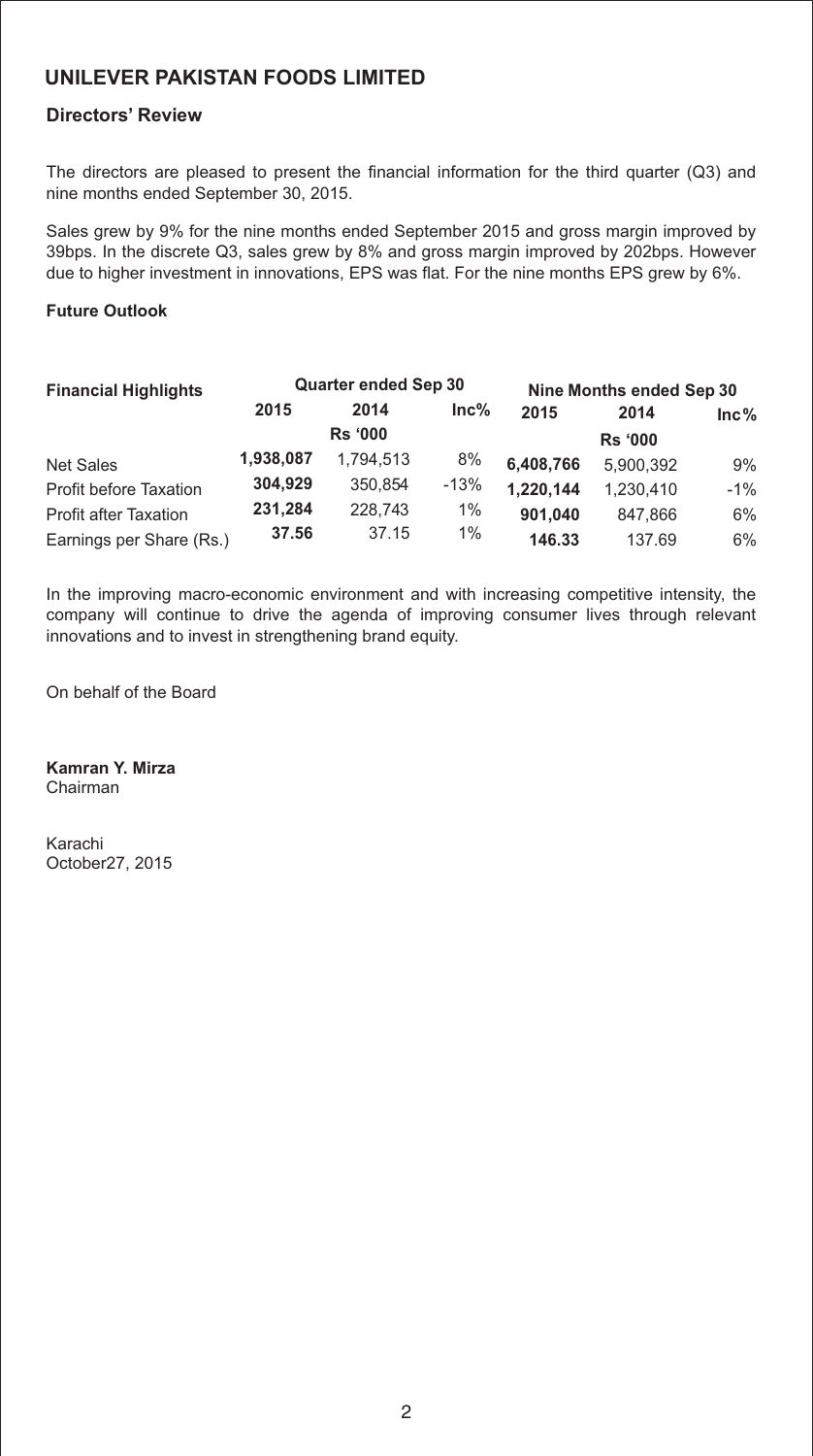#### **CONDENSED INTERIM BALANCE SHEET AS AT SEPTEMBER 30, 2015**

|                                                                                                                                                                                                                                                                                                                                                                                     | <b>Note</b> | <b>Unaudited</b><br>September 30,<br>2015<br>(Rupees in thousand)                                                                                        | Audited<br>December 31,<br>2014                                                                                                                      |
|-------------------------------------------------------------------------------------------------------------------------------------------------------------------------------------------------------------------------------------------------------------------------------------------------------------------------------------------------------------------------------------|-------------|----------------------------------------------------------------------------------------------------------------------------------------------------------|------------------------------------------------------------------------------------------------------------------------------------------------------|
| <b>ASSETS</b>                                                                                                                                                                                                                                                                                                                                                                       |             |                                                                                                                                                          |                                                                                                                                                      |
| <b>Non-current assets</b>                                                                                                                                                                                                                                                                                                                                                           |             |                                                                                                                                                          |                                                                                                                                                      |
| Property, plant and equipment<br>Intangible assets<br>Long term loans<br>Retirement benefit - prepayment                                                                                                                                                                                                                                                                            | 4           | 2,013,268<br>81,637<br>13,692<br>1,776                                                                                                                   | 1,803,992<br>81,637<br>17,855<br>1,776                                                                                                               |
| <b>Current assets</b>                                                                                                                                                                                                                                                                                                                                                               |             | 2,110,373                                                                                                                                                | 1,905,260                                                                                                                                            |
| Stores and spares<br>Stock in trade<br>Trade debts<br>Loans and advances<br>Trade deposits and short term prepayments<br>Other receivables<br>Sales tax refundable<br>Taxation - payments less provision<br>Cash and bank balances<br><b>Total assets</b><br><b>EQUITY AND LIABILITIES</b><br><b>Capital and reserves</b><br>Share capital<br><b>Reserves</b><br><b>LIABILITIES</b> |             | 20,575<br>885,350<br>357,873<br>19,352<br>58,971<br>56,927<br>25,165<br>293,839<br>298,234<br>2,016,286<br>4,126,659<br>61,576<br>1,290,351<br>1,351,927 | 25,682<br>849,057<br>204,351<br>16,077<br>60,067<br>51,901<br>42,690<br>173,843<br>137,024<br>1,560,692<br>3,465,952<br>61,576<br>721,822<br>783,398 |
| <b>Non-current liabilities</b><br>Retirement benefits - obligation                                                                                                                                                                                                                                                                                                                  |             | 862                                                                                                                                                      | 1,369                                                                                                                                                |
| Deferred taxation                                                                                                                                                                                                                                                                                                                                                                   |             | 159,913                                                                                                                                                  | 110,870                                                                                                                                              |
| <b>Current liabilities</b>                                                                                                                                                                                                                                                                                                                                                          |             | 160,775                                                                                                                                                  | 112,239                                                                                                                                              |
| Trade and other payables<br>Provision<br>Accrued interest / mark-up<br>Short term borrowings                                                                                                                                                                                                                                                                                        | 5           | 2,566,719<br>23,723<br>811<br>22,704<br>2,613,957                                                                                                        | 2,518,817<br>21,791<br>757<br>28,950<br>2,570,315                                                                                                    |
| <b>Total liabilities</b>                                                                                                                                                                                                                                                                                                                                                            |             | 2,774,732                                                                                                                                                | 2,682,554                                                                                                                                            |
| <b>Contingencies and commitments</b>                                                                                                                                                                                                                                                                                                                                                | 6           |                                                                                                                                                          |                                                                                                                                                      |
| <b>Total equity and liabilities</b>                                                                                                                                                                                                                                                                                                                                                 |             | 4,126,659                                                                                                                                                | 3,465,952                                                                                                                                            |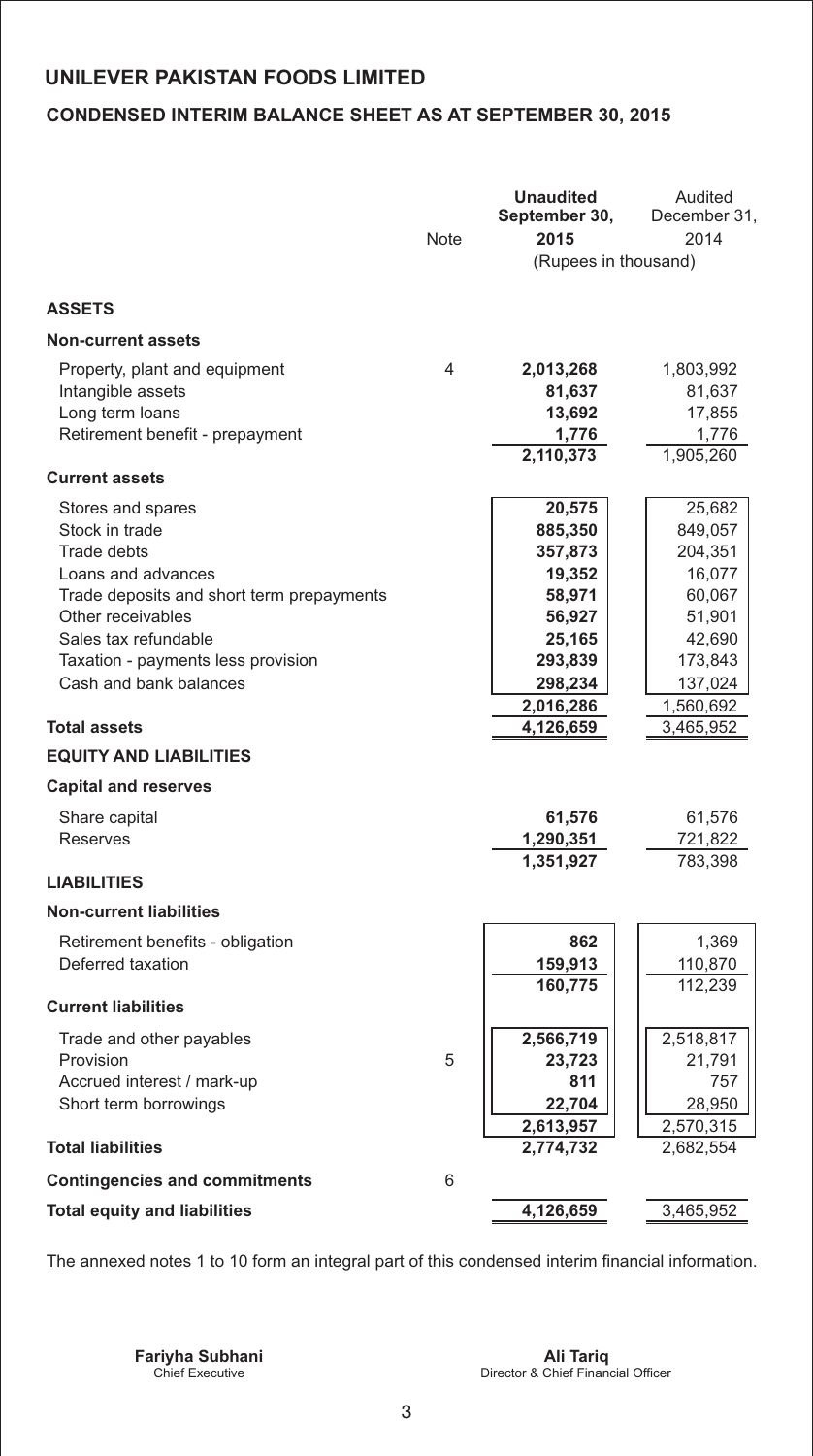#### **CONDENSED INTERIM PROFIT AND LOSS ACCOUNT FOR THE NINE MONTHS ENDED SEPTEMBER 30, 2015 - UNAUDITED**

|                              | <b>Nine Months ended</b> |                               |                                             |  |
|------------------------------|--------------------------|-------------------------------|---------------------------------------------|--|
| <b>September</b><br>30, 2015 | September<br>30, 2014    | September<br>30, 2015         | September<br>30, 2014                       |  |
|                              |                          |                               |                                             |  |
| 1,938,087                    | 1,794,513                | 6,408,766                     | 5,900,392                                   |  |
| (1,079,378)                  | (1,034,474)              | (3,570,389)                   | (3,309,421)                                 |  |
| 858,709                      | 760,039                  | 2,838,377                     | 2,590,971                                   |  |
| (512, 961)                   | (377, 340)               | (1,433,153)                   | (1, 172, 548)                               |  |
| (31, 978)                    | (33, 358)                | (131, 702)                    | (136, 610)                                  |  |
| (22, 136)                    | (26, 409)                | (92, 744)                     | (92, 611)                                   |  |
| 18,378                       | 30,597                   | 68,648                        | 64,696                                      |  |
| 310,012                      | 353,528                  | 1,249,426                     | 1,253,898                                   |  |
| (5,083)                      | (2,674)                  | (29, 282)                     | (23, 488)                                   |  |
| 304,929                      | 350,854                  | 1,220,144                     | 1,230,410                                   |  |
|                              |                          |                               |                                             |  |
| (51, 469)                    | (121, 650)               | (270, 061)                    | (380, 916)                                  |  |
| (73, 645)                    | (122, 111)               | (319, 104)                    | (1,628)<br>(382, 544)                       |  |
| 231,284                      | 228,743                  | 901,040                       | 847,866                                     |  |
|                              |                          |                               |                                             |  |
| 231,284                      | 228,743                  | 901,040                       | 847,866                                     |  |
|                              |                          |                               |                                             |  |
| 37.56                        | 37.15                    | 146.33                        | 137.69                                      |  |
|                              | (22, 176)                | <b>Quarter ended</b><br>(461) | (49, 043)<br>--------- (Rupees) ----------- |  |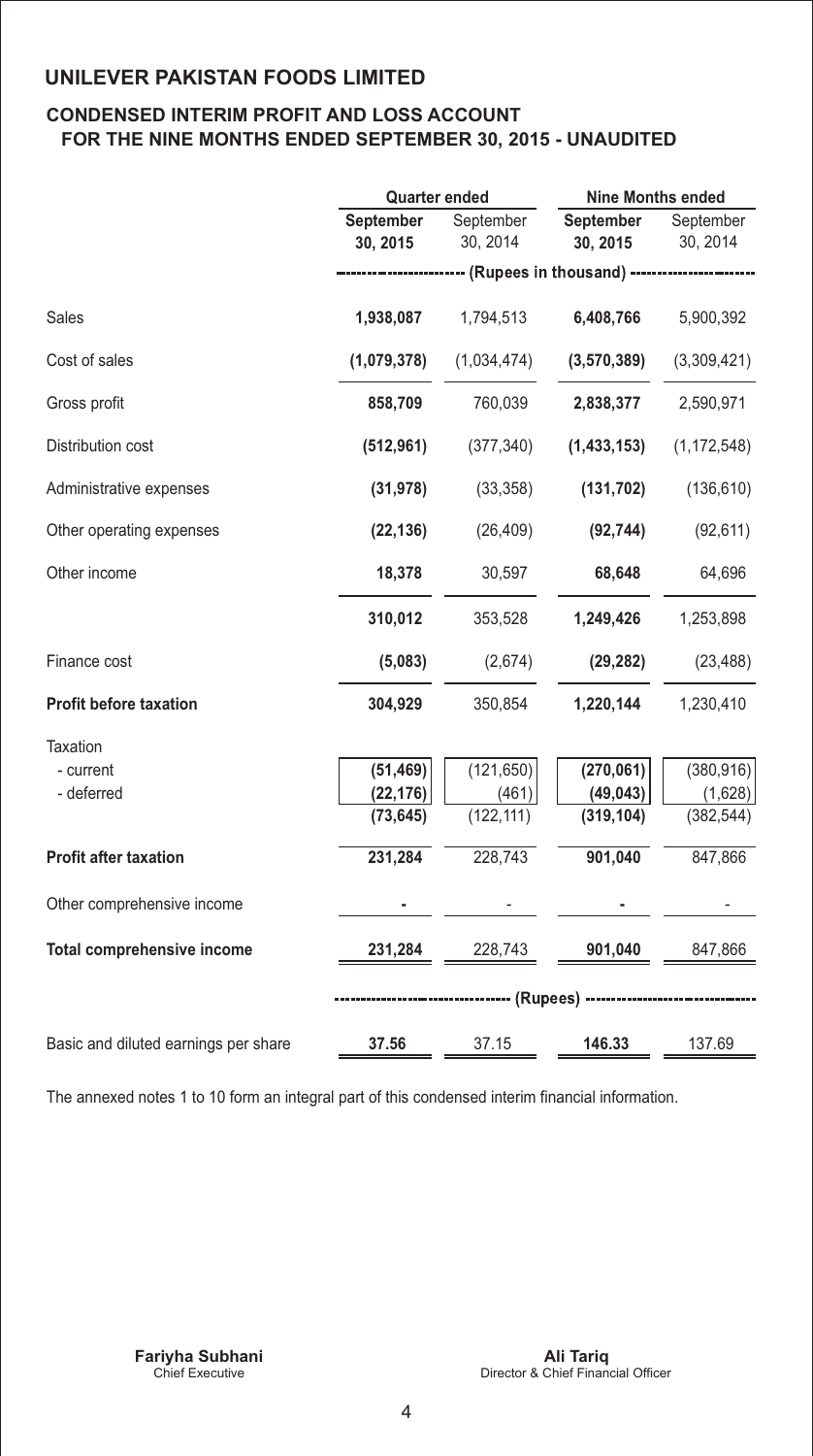#### **CONDENSED INTERIM CASH FLOW STATEMENT FOR THE NINE MONTHS ENDED SEPTEMBER 30, 2015 - UNAUDITED**

|                                                                                                                                                                                                                   | <b>Note</b> | September 30,<br>2015                                             | September 30,<br>2014                                                |
|-------------------------------------------------------------------------------------------------------------------------------------------------------------------------------------------------------------------|-------------|-------------------------------------------------------------------|----------------------------------------------------------------------|
|                                                                                                                                                                                                                   |             | (Rupees in thousand)                                              |                                                                      |
| Cash generated from operations<br>Mark-up paid on short term borrowings<br>Income tax paid<br>Retirement benefit - contribution<br>(Increase) / Decrease in long term loans<br>Net cash from operating activities |             | 966,267<br>(10, 372)<br>(390, 057)<br>(1,961)<br>4,163<br>568,040 | 1,571,548<br>(6, 432)<br>(436, 235)<br>(155)<br>(3,929)<br>1,124,797 |
| <b>CASH FLOWS FROM INVESTING ACTIVITIES</b>                                                                                                                                                                       |             |                                                                   |                                                                      |
| Purchase of property, plant and equipment<br>Return received on savings and deposit accounts<br>Net cash used in investing activities                                                                             |             | (282, 956)<br>8,263<br>(274, 693)                                 | (218, 315)<br>24,936<br>(193, 379)                                   |
| <b>CASH FLOW USED IN FINANCING ACTIVITY</b>                                                                                                                                                                       |             |                                                                   |                                                                      |
| Dividend paid                                                                                                                                                                                                     |             | (125, 891)                                                        | (271, 951)                                                           |
| Net increase in cash and cash equivalents                                                                                                                                                                         |             | 167,456                                                           | 659,467                                                              |
| Cash and cash equivalents at the beginning of the period                                                                                                                                                          |             | 108,074                                                           | 283,754                                                              |
| Cash and cash equivalents at the end of the period                                                                                                                                                                | 7           | 275,530                                                           | 943,221                                                              |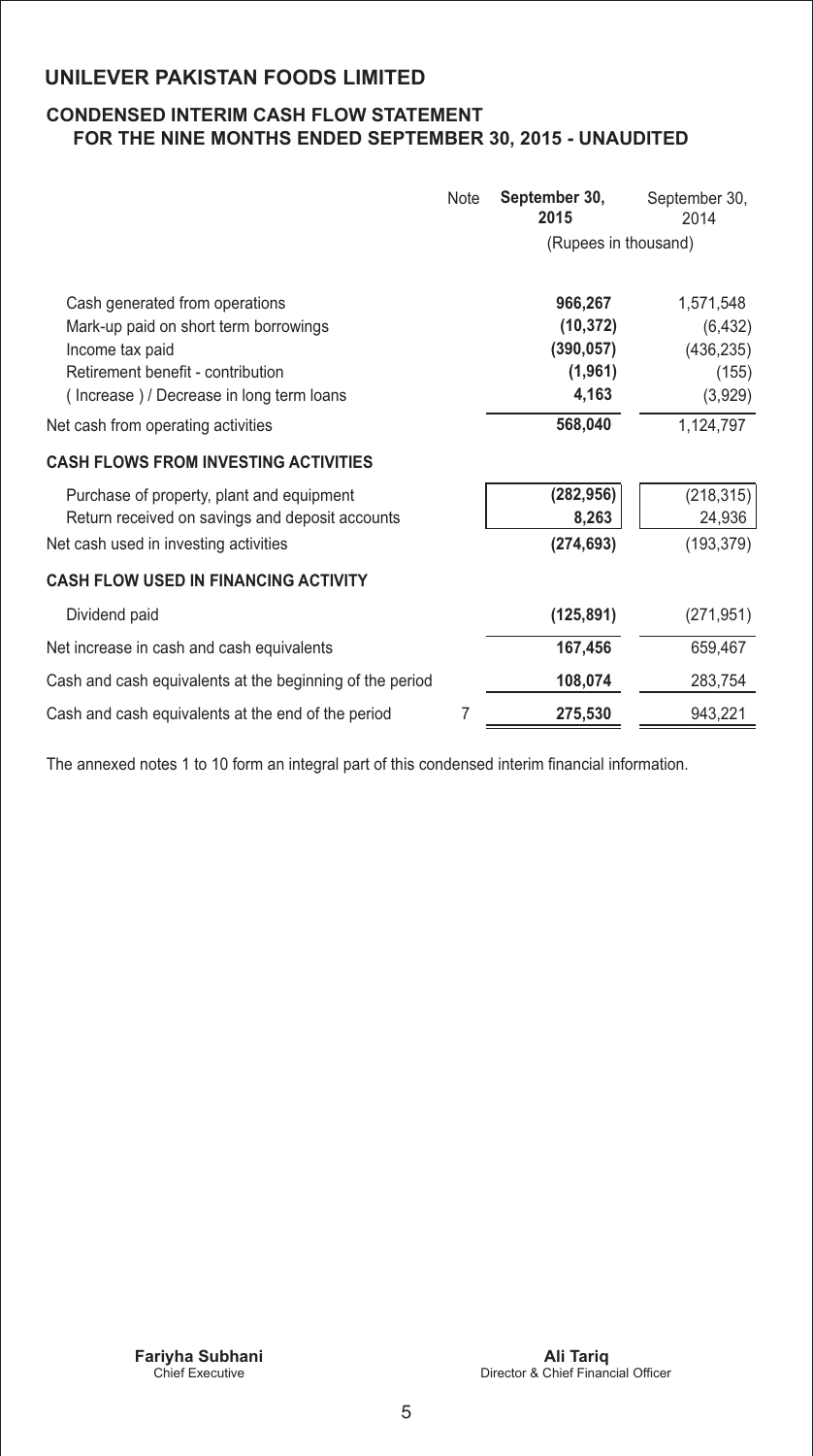#### **CONDENSED INTERIM STATEMENT OF CHANGES IN EQUITY FOR THE NINE MONTHS ENDED SEPTEMBER 30, 2015 - UNAUDITED**

|                                                                                                                        | <b>SHARE</b>                         | <b>RESERVES</b>                  |     |                 |                              |            | <b>TOTAL</b> |
|------------------------------------------------------------------------------------------------------------------------|--------------------------------------|----------------------------------|-----|-----------------|------------------------------|------------|--------------|
|                                                                                                                        | CAPITAL                              | <b>CAPITAL</b><br><b>REVENUE</b> |     |                 | <b>Sub Total</b>             |            |              |
|                                                                                                                        | Issued.<br>subscribed<br>and paid-up | <b>Share</b><br>premium          |     | Special General | Unappropriated<br>profit     |            |              |
|                                                                                                                        |                                      |                                  |     |                 | -- (Rupees in thousand) ---- |            |              |
| Balance as at January 1, 2015                                                                                          | 61,576                               | 24,630                           | 628 | 138             | 696,426                      | 721,822    | 783,398      |
| Total comprehensive income for the period                                                                              |                                      |                                  |     |                 |                              |            |              |
| Profit for the nine months ended<br>September 30, 2015                                                                 |                                      |                                  |     |                 | 901,040                      | 901,040    | 901,040      |
| Other comprehensive income for<br>the nine months ended September 30, 2015                                             |                                      |                                  |     |                 |                              |            |              |
| Transactions with owners of the Company<br>Interim dividend for the year ending<br>December 31, 2015 @ Rs 54 per share |                                      |                                  |     |                 | (332, 511)                   | (332, 511) | (332, 511)   |
| Balance as at September 30, 2015                                                                                       | 61,576                               | 24,630                           | 628 | 138             | 1,264,955                    | 1,290,351  | 1,351,927    |
| Balance as at January 1, 2014                                                                                          | 61,576                               | 24,630                           | 628 | 138             | 362,757                      | 388,153    | 449,729      |
| Total comprehensive income for the period                                                                              |                                      |                                  |     |                 |                              |            |              |
| Profit for the nine months ended<br>September 30, 2014                                                                 |                                      |                                  |     |                 | 847,866                      | 847,866    | 847,866      |
| Transactions with owners of the Company<br>Final dividend for the year ended<br>December 31, 2013 @ Rs 42.28 per share |                                      |                                  |     |                 | (260, 340)                   | (260, 340) | (260, 340)   |
| Balance as at September 30, 2014                                                                                       | 61,576                               | 24,630                           | 628 | 138             | 950,283                      | 975,679    | 1,037,255    |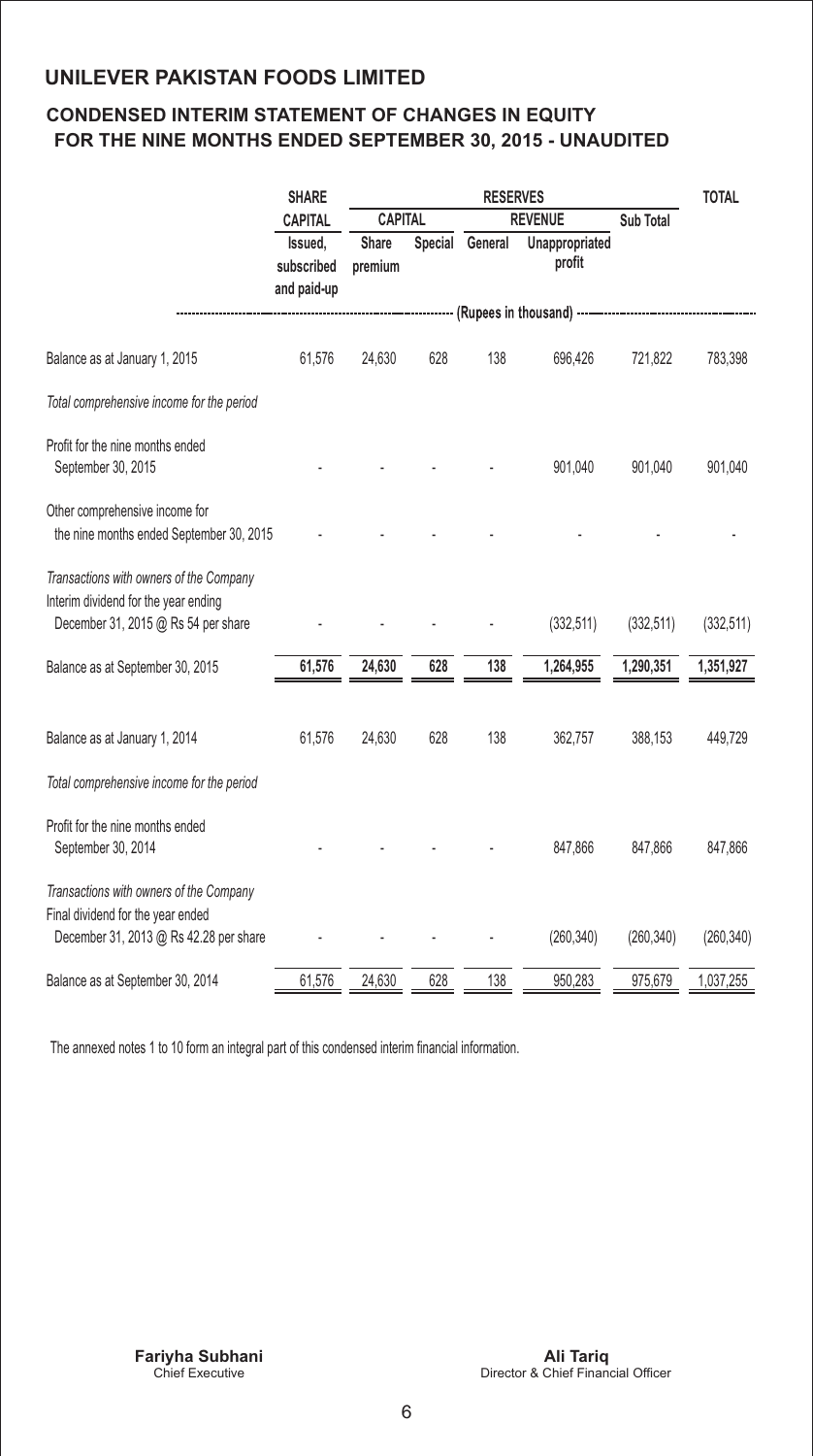#### **SELECTED NOTES TO AND FORMING PART OF THE CONDENSED INTERIM FINANCIAL INFORMATION FOR THE NINE MONTHS ENDED SEPTEMBER 30, 2015 - UNAUDITED**

#### **1. BASIS OF PREPARATION**

This condensed interim financial information of Unilever Pakistan Foods Limited ("the Company") for the nine months ended September 30, 2015 has been prepared in accordance with the requirements of the International Accounting Standard No. 34 - Interim Financial Reporting and provisions of and directives issued under the Companies Ordinance, 1984. In case where requirements differ, the provisions of or directives issued under the Companies Ordinance, 1984 have been followed.

#### **2. ACCOUNTING POLICIES**

The accounting policies and the methods of computation adopted in the preparation of this condensed interim financial information are the same as those applied in the preparation of the financial statements for the year ended December 31, 2014.

#### **3. ACCOUNTING ESTIMATES, JUDGEMENTS AND FINANCIAL RISK MANGEMENT**

The preparation of this condensed interim financial information in conformity with approved accounting standards requires management to make estimates, assumptions and use judgements that affect the application of policies and reported amounts of assets and liabilities and income and expenses. Estimates, assumptions and judgements are continually evaluated and are based on historical experience and other factors, including reasonable expectations of future events. Revisions to accounting estimates are recognised prospectively commencing from the period of revision.

Judgements and estimates made by the management in the preparation of this condensed interim financial information are the same as those that were applied to financial statements as at and for the year ended December 31, 2014.

The Company's financial risk management objectives and policies are consistent with those disclosed in the financial statements as at and for the year ended December 31, 2014.

| 4. | <b>PROPERTY, PLANT AND EQUIPMENT</b> | <b>Unaudited</b>           | Audited   |
|----|--------------------------------------|----------------------------|-----------|
|    |                                      | September 30, December 31. |           |
|    |                                      | 2015                       | 2014      |
|    |                                      | (Rupees in thousand)       |           |
|    | Operating assets - at net book value | 1,659,819                  | 995.280   |
|    | Capital work in progress - at cost   | 353,449                    | 808,712   |
|    |                                      | 2,013,268                  | 1,803,992 |

#### 4.1 Additions of operating assets during the period are as follows:

|                                                   | <b>Additions</b><br>(at cost)<br>September 30, September 30 |         |  |
|---------------------------------------------------|-------------------------------------------------------------|---------|--|
|                                                   |                                                             |         |  |
|                                                   | 2015                                                        | 2014    |  |
|                                                   | (Rupees in thousand)                                        |         |  |
| Building on freehold land                         | 173,832                                                     | 21,931  |  |
| Plant and machinery<br>Electrical, mechanical and | 564,387                                                     | 104,952 |  |
| office equipment                                  |                                                             | 2,896   |  |
|                                                   | 738,219                                                     | 129,779 |  |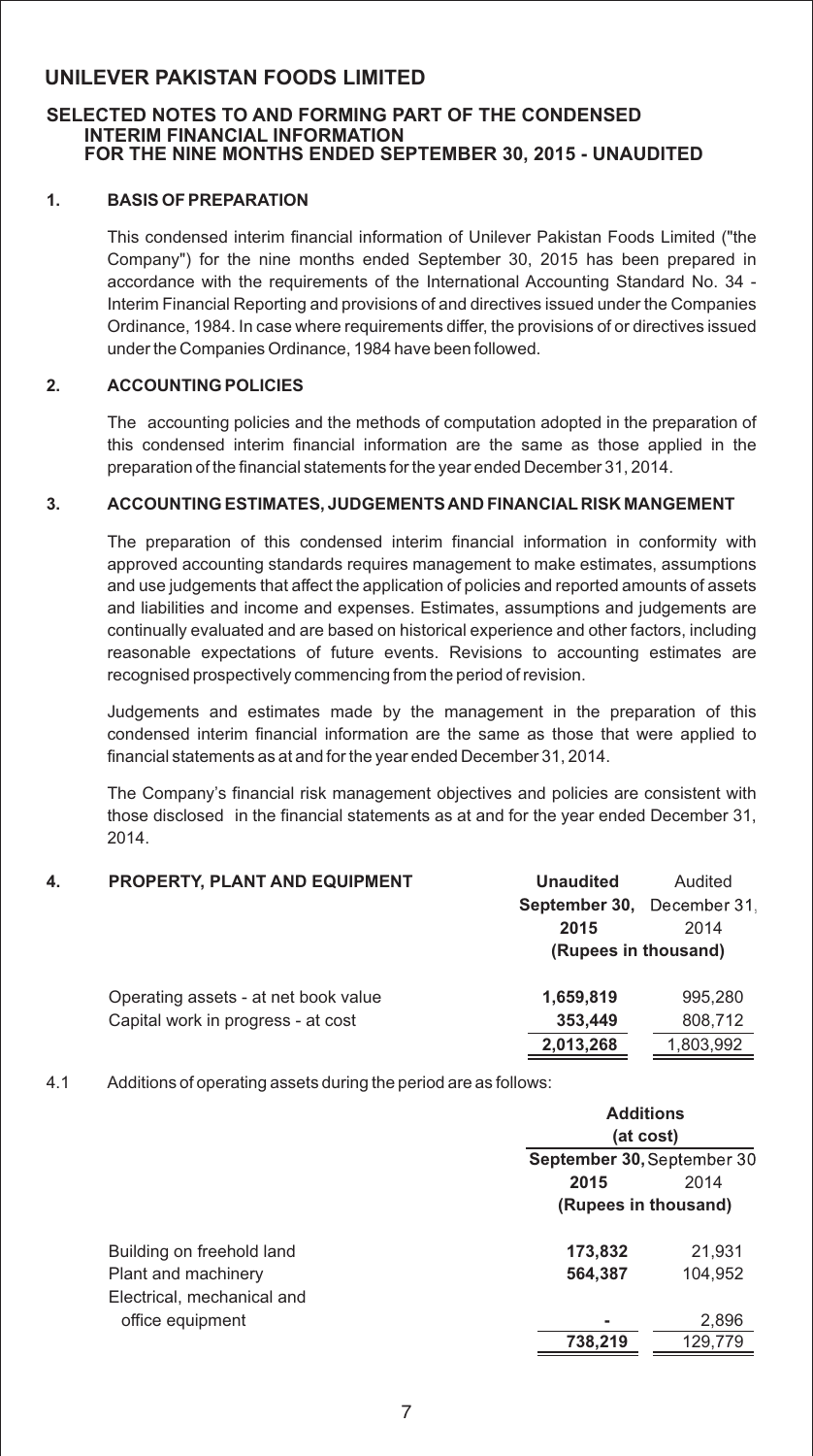| 5. | <b>PROVISIONS</b>         |     | <b>Unaudited</b>           | Audited |
|----|---------------------------|-----|----------------------------|---------|
|    |                           |     | September 30, December 31. |         |
|    |                           |     | 2015                       | 2014    |
|    |                           |     | (Rupees in thousand)       |         |
|    | Sindh Infrastructure Cess | 5.1 | 18.310                     | 14,778  |
|    | Restructuring             |     | 5,413                      | 7,013   |
|    |                           |     | 23,723                     | 21,791  |
|    |                           |     |                            |         |

#### 5.1 The change represents provision made during the period.

#### **6. CONTINGENCIES AND COMMITMENTS**

#### 6.1 Contingencies

There has been no change in status of contingency reported in the financial statements for the year ended December 31, 2014.

#### 6.2 Commitments

The commitments for capital expenditure outstanding as at September 30, 2015 amounted to Rs. 27.35 million (December 31, 2014: Rs. 166.72 million).

| <b>CASH AND CASH EQUIVALENTS</b> | <b>Unaudited</b><br><b>September</b><br>30, 2015 | Unaudited<br>September<br>30, 2014 |
|----------------------------------|--------------------------------------------------|------------------------------------|
|                                  | (Rupees in thousand)                             |                                    |
| Cash and bank balances           | 298.234                                          | 943.221                            |
| Short term borrowings            | (22, 704)                                        |                                    |
|                                  | 275,530                                          | 943.221                            |

#### **8. RELATED PARTYTRANSACTIONS**

Related party transactions during the period are as follows:

| <b>Relationship with</b><br>the company | <b>Nature of transactions</b>                                                                                                                                 | September<br>30, 2015                     | September<br>30, 2014<br>(Rupees in thousand) |
|-----------------------------------------|---------------------------------------------------------------------------------------------------------------------------------------------------------------|-------------------------------------------|-----------------------------------------------|
| i)<br>Holding company                   | Royalty                                                                                                                                                       | 145,725                                   | 101,776                                       |
| Other related parties<br>ii)            | Technology fee<br>Purchase of goods<br>Sale of goods<br>Fee for receiving of services<br>from related parties                                                 | 139,158<br>1,103,632<br>22,391<br>185,368 | 94,010<br>1,071,677<br>16,435<br>187,790      |
|                                         | Fee for providing of services<br>to related parties<br>Contribution to:<br>- Defined Contribution plan<br>- Defined Benefit plans<br>Settlement on behalf of: | 42,608<br>12,625<br>1,962                 | 11,674<br>11,253                              |
|                                         | - Defined Contribution plan<br>- Defined Benefit plans                                                                                                        | 30,719<br>1,930                           | 15,881                                        |
| iii) Key management<br>personnel        | Salaries and other short-term<br>employee benefits                                                                                                            | 4,048                                     | 4,902                                         |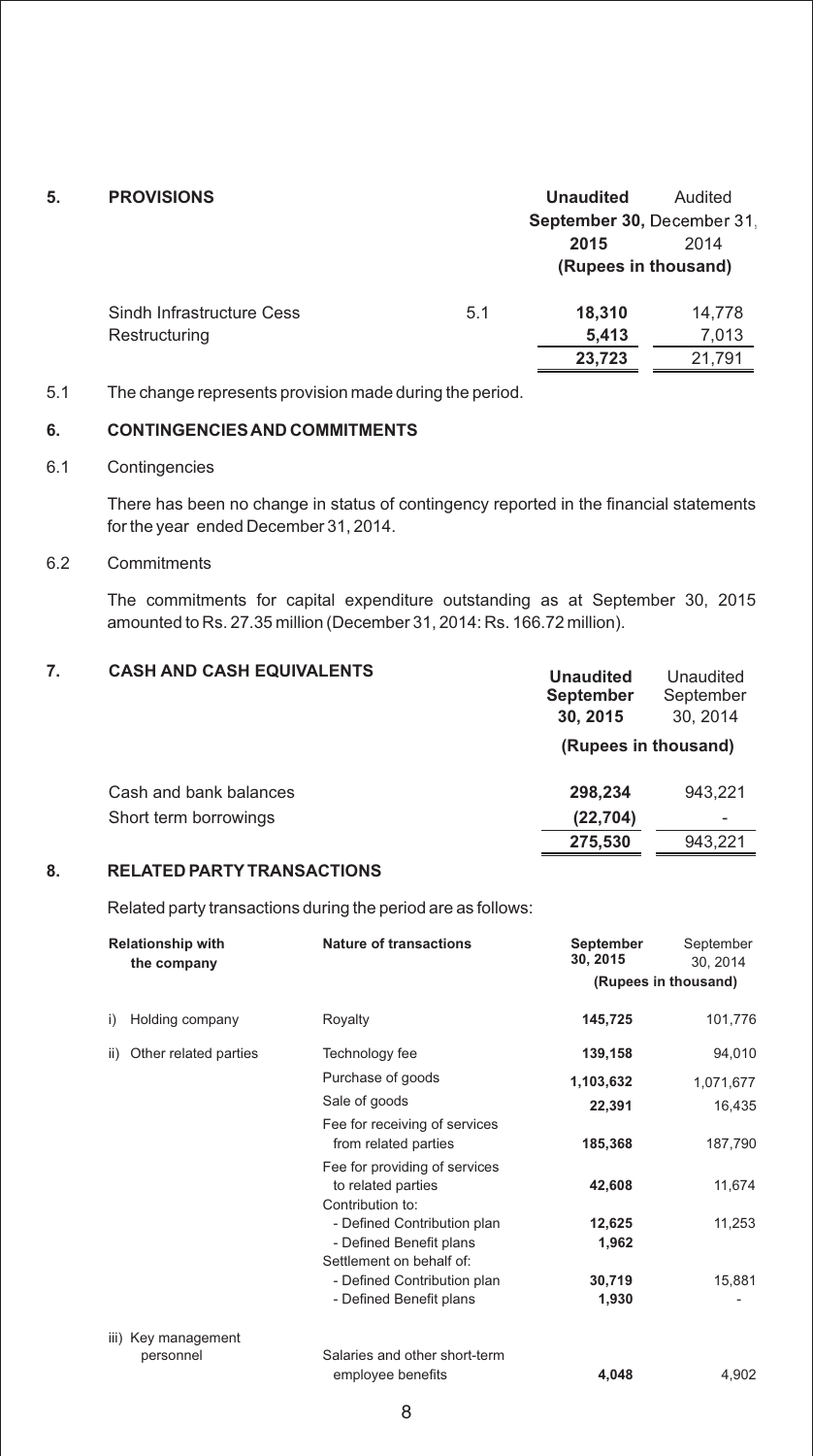#### **9. INTERIM DIVIDEND**

The Board of Directors in its meeting held on October 27, 2015 declared NIL dividend in respect of nine months ended September 30, 2015 (interim cash dividend for the nine months ended September 30, 2014: Rs. 94.0 per share amounting to Rs. 578.82 million).

During the year, at its meeting held on August 24, 2015 the Board of Directors declared interim cash dividend in respect of half year ended June 30, 2015 of Rs. 54.00 per share amounting to Rs. 332.51 million (interim cash dividend for the half year ended June 30, 2014: NIL).

#### **10. DATE OF AUTHORISATION FOR ISSUE**

This condensed interim financial information was authorised for issue on October 27, 2015 by the Board of Directors of the Company.